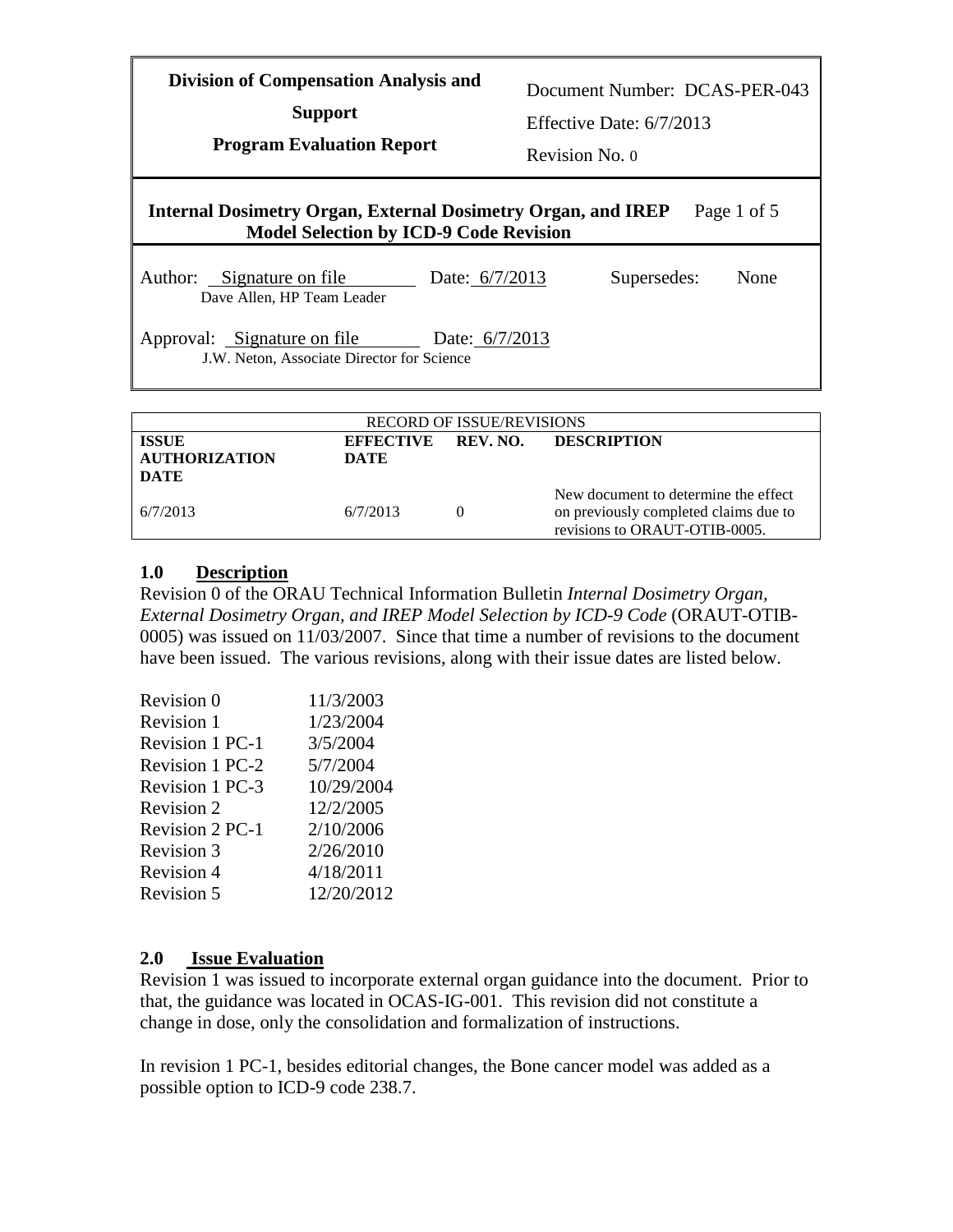| <b>Division of Compensation Analysis and</b><br><b>Support</b><br><b>Program Evaluation Plan</b> |  | Document Number: DCAS-PER-043 |  |
|--------------------------------------------------------------------------------------------------|--|-------------------------------|--|
|                                                                                                  |  |                               |  |

In revision 1 PC-2, the internal organ for codes 231.8, 235.8 and 235.9 was changed from lung to "medical review". These codes encompass organs that could be described by more than one internal dose organ of interest.

Also in this revision, the external organ for the prostate was changed from testes to the bladder. This affects the dose conversion factors (DCF) used to estimate the organ dose. The DCF for the bladder is lower than that of the testes; therefore, this change represents a decrease in assigned dose.

In revision 1 PC-3, the internal dose organ for ICD-9 codes 189.2, 189.3 and 189.4 were changed to the "highest nonmetabolic organ" from kidney, bladder and bladder respectively. The highest nonmetabolic organ by definition receives a lower dose than modeled organs, therefore, this change represents a decrease in dose.

Also in this revision, a footnote was added to ICD-9 code 232. While the table specifies that both malignant melanoma and squamous cell carcinoma cancer models are to be used (and the one producing the highest POC chosen) the footnote clarifies that if the cancer type is specified, only that specific model is to be used. Therefore, this change represents a decrease for some cases.

In revision 2, Codes 289.7 and 289.9 were added. Prior to the revision, claims with this code could not be completed. Since no claims with these codes were completed prior to the revision, this does not represent a change in dose.

Also in this revision, the method by which adenocarcinoma of the distal esophagus (lower third) is handled was changed. The revised method indicates that if the cancer is known to be adenocarcinoma and known to be in the lower third of the esophagus, stomach cancer (both modeled organs and cancer models) is to be considered.

Also in revision 2, the external organ for codes 233.4 and 236.5 were changed from testes to bladder. This represents a decrease in external dose.

Lastly, this revision marked many lymphoma codes as "Reserved" to prevent those cases from being completed. This was a result of a re-evaluation of the appropriate internal dose organs for lymphomas. Approximately two months later, revision 2 PC-1 was issued that provided the appropriate organs for those cancers based on OCAS-TIB-012. The changes to these organs were evaluated separately in OCAS-PER-009 and will not be further evaluated here.

Revision 3 made changes to the organs used for codes 155.1 and 156. The external organs for these codes were changed from bladder to liver. This represents a decrease in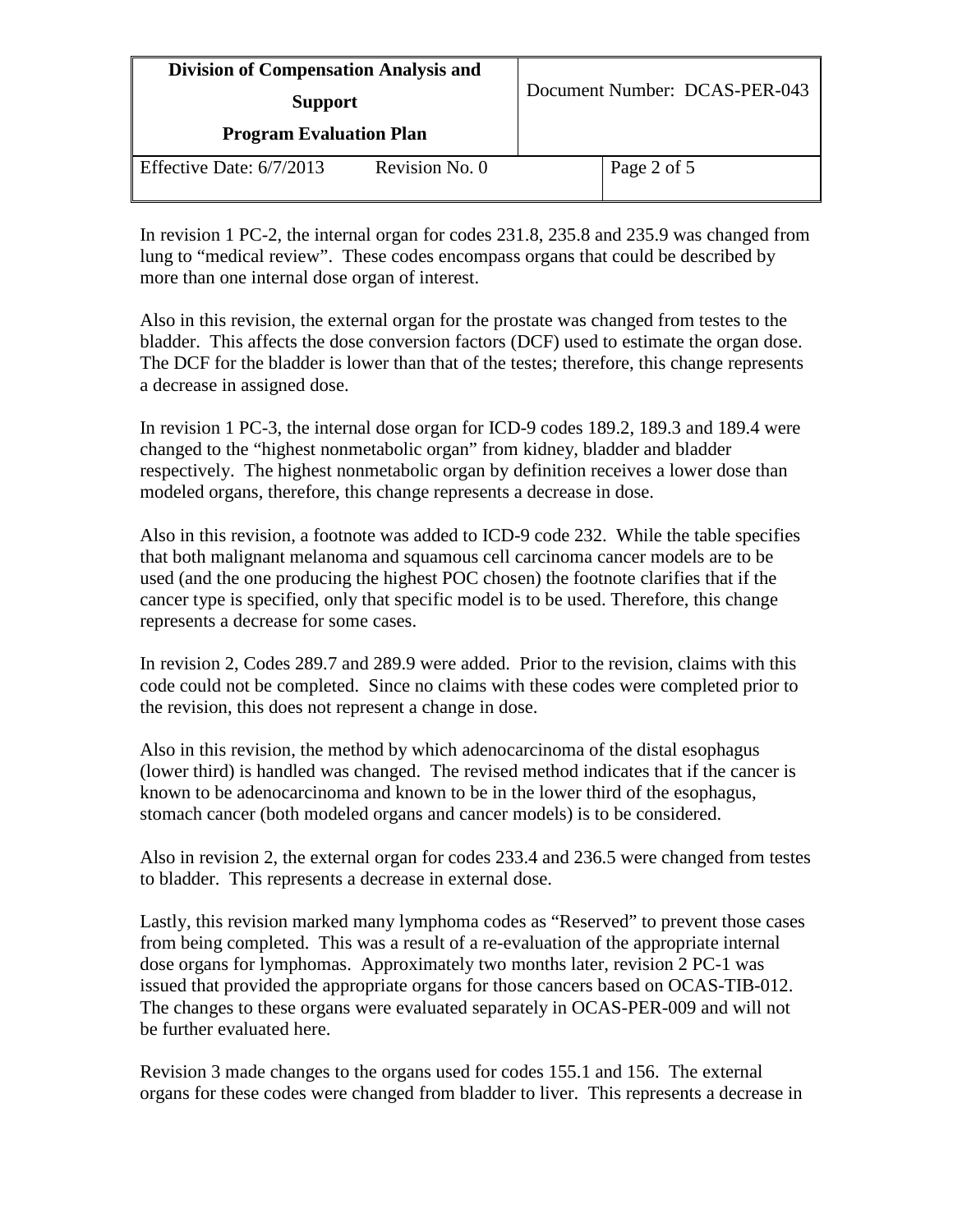| <b>Division of Compensation Analysis and</b><br><b>Support</b> |                | Document Number: DCAS-PER-043 |             |
|----------------------------------------------------------------|----------------|-------------------------------|-------------|
|                                                                |                |                               |             |
| Effective Date: $6/7/2013$                                     | Revision No. 0 |                               | Page 3 of 5 |

calculated external dose. The internal organ for 155.1 was changed from gallbladder, to liver/gallbladder. A footnote indicates that liver is to be used for intrahepatic ducts, gallbladder for gallbladder and a medical review to determine appropriate organ for any other specific organs.

Revision 4 made changed to the external organs used for codes 194.1 and 194.5. The external organ was changed to thyroid when previously it was thyroid/remainder with a footnote to choose the highest. This change therefore represents either a decrease or no change to the dose of applicable claims.

Revision 4 also changed the cancer model for code 232. Previously, both malignant melanoma and squamous cell carcinoma were to be used (choosing the one that produced the highest probability of causation). Revision 4 added basal cell carcinoma to that list. However a footnote indicates that if the type of cancer is specified, only that type is to be used.

In revision 4, the internal target organ for codes 236.91, 238.2 and 238.3 were changed from "medical review" to a specific organ (kidney, skin and breast respectively). Also for code 238.2, squamous cell carcinoma was added as a possible cancer model. However, the change to the cancer model results in a decrease or no change in probability of causation so it will not be considered further in this PER.

Lastly, revision 4 changed the target organs for codes 238.0 and 239.2. The internal target organ was changed to bone surfaces from "medical review". The external target organ was changed to bone surface from red bone marrow.

Revision 5 added target organs and a cancer model for code 204.1 (chronic lymphocytic leukemia). Previously these were all listed as "NA" with a footnote indicating the cancer was not considered radiogenic by 42 CFR 81.30.

Revision 5 also clarified some issues and removed stomach as an option for codes 150.1 and 150.9 (esophageal cancer). These changes do not represent an increase in dose.

# **3.0 Plan for Resolution or Corrective Action**

Corrective actions were considered only for those changes that could result in an increase in the probability of causation to some claims.

Revision 1 PC-1 was issued on 3/5/2004. Five claims were completed with code 238.7 prior to that date. All five were subsequently returned for other reasons and reworked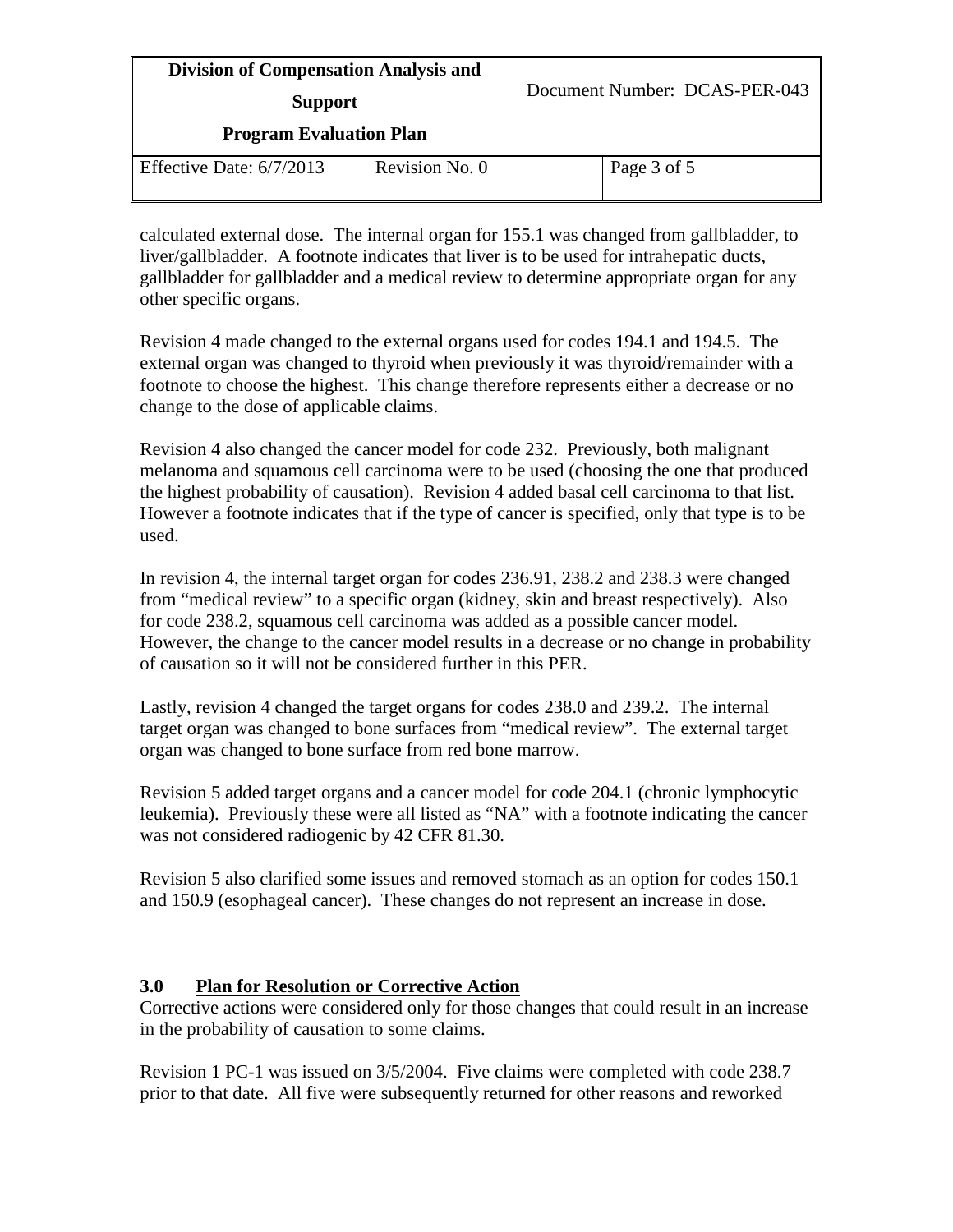| <b>Division of Compensation Analysis and</b><br><b>Support</b> |                | Document Number: DCAS-PER-043 |             |
|----------------------------------------------------------------|----------------|-------------------------------|-------------|
|                                                                |                |                               |             |
| Effective Date: $6/7/2013$                                     | Revision No. 0 |                               | Page 4 of 5 |

using the currently applicable parameters at that time. Therefore, no further action is necessary.

Revision 1 PC-2, issued 5/7/2004, changed the internal organ for codes 231.8, 235.8 and 235.9 from lung to "medical review". No claims with these codes were completed prior to this revision therefore, no further action is necessary.

The next change representing an increase was code 150 in revision 2. The change was to consider stomach cancer (both target organ and cancer model) for cases of esophageal cancer when the cancer was an adenocarcinoma of the lower third of the esophagus. Sixty four cases with a POC less than 50% were completed prior to the date of revision 2. Twenty five of these were later returned and revised for other reasons. Of the thirty nine remaining, only six indicated both adenocarcinoma and the lower third of the esophagus. Two of these qualified for compensation under an SEC so no further evaluation was performed. The remaining four were re-evaluated using current dose reconstruction methods. None of the four resulted in a POC greater than 50%.

In revision 3, code 155.1 was changed to specify liver as the appropriate internal dose organ for some cases that may have been previously completed using the gallbladder. Twenty three claims with a code 155.1 were completed prior to revision 3. Of these, eight had qualified for compensation under an SEC. Twelve of the remaining had been completed using gallbladder as the internal dose target organ and the remaining three were completed using a complex-wide approach applicable to gallbladder but not applicable to the liver. All fifteen were re-evaluated using current dose reconstruction methods. Two of the fifteen resulted in a POC greater than 50%.

Revision 4 added basal cell carcinoma to the considered cancer models for code 232. 879 claims with code 232 were completed prior to revision 4. Only 16 of these had a cancer cell type that was not specified. Since OTIB-5 indicates only the specified cell type should be used when it is specified, only the 16 claims with unspecified cell types were re-evaluated. None of the 16 resulted in a POC greater than 50%.

Also in revision 4, the target organs for codes 238.0 and 239.2 were changed. Five cases with code 238.0 were completed prior to this revision. Four of these cases had a cancer description listed as myelodysplastic syndrome or myeloproliferative disorder. Both of these cancers are specifically listed as 238.7 which have a target organ of red bone marrow. Therefore, the appropriate target organ was used for these cases and no further evaluation was performed. The remaining claim was re-evaluated using current dose reconstruction methods. It resulted in a POC less than 50%.